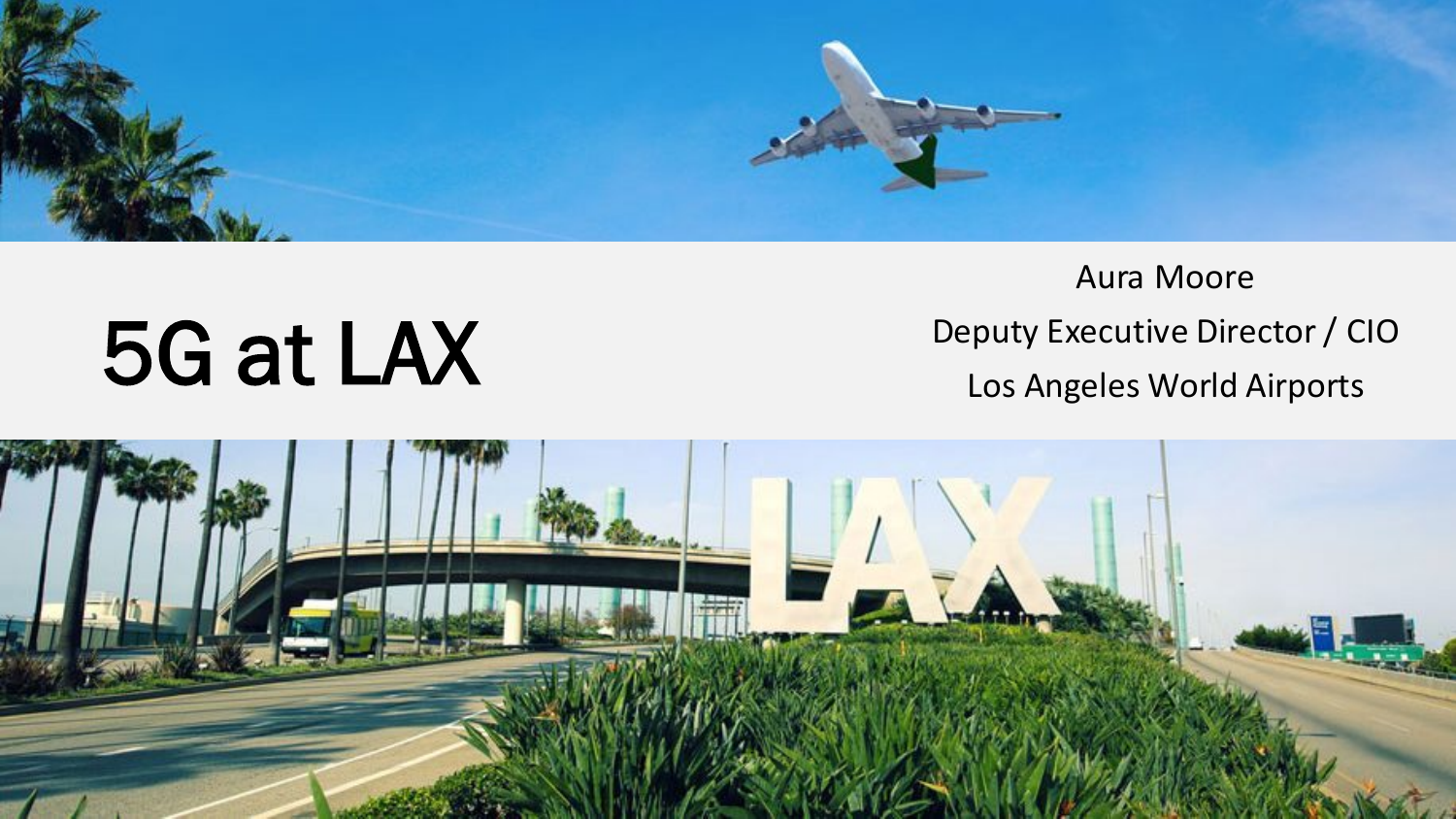#### 5G at LAX – Building for the Future

- LAX is building a wireless future
	- 4G LTE Multi-carrier DAS being deployed now
	- 5G trials being installed now
	- WiFi 6 installed in all new construction
	- WiFi 6 RFP going out in Q4 for remainder of airport
	- Considering CBRS technology trial

#### • Our Motivation

- The need to be faster in rolling out new services and offerings while reducing physical construction
- Deliver greater wireless capacity to improve overall guest experience
- More data, more places, to any device
- Treat wireless as a strategic, foundational asset like runways and terminals

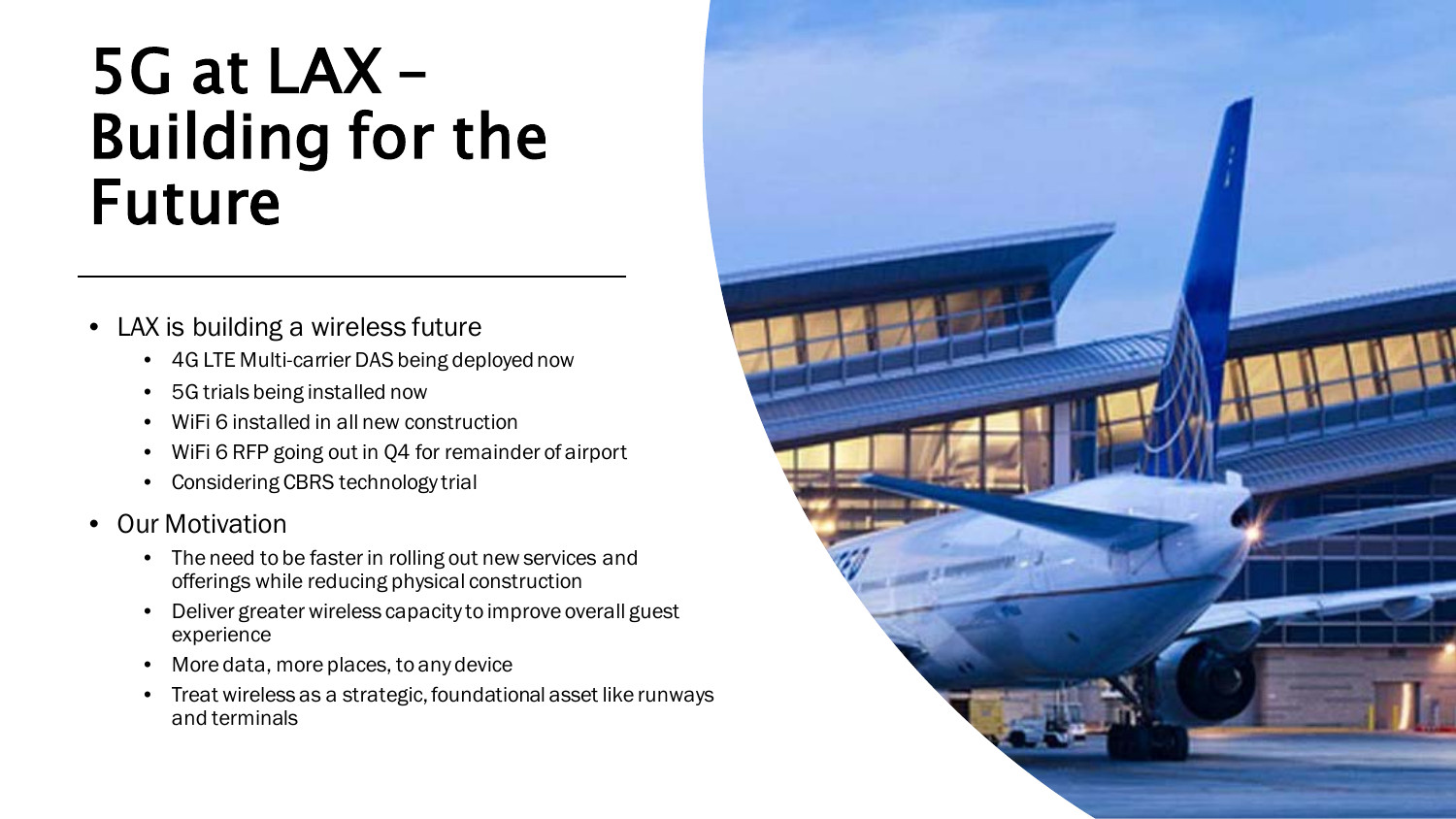### Landside **Operations**

Problems: Old copper cable plant, insufficient WiFi , expense in adding new services

Short-term: High performance WiFi 6 everywhere and fiber to support 5G to enable automation and intelligence

• Ability for airline agents to access safety, security, regulatory, and operational information needed for verification to process pax

Long-term: Move everything to Private LTE network running on LAWA owned CBRS or narrow-band 5G IoT from the cellular carriers

- Dramatically increase number of things that are monitored, as well as new security functions, new cameras, etc.
- Enable further automation of check-in and boarding procedures with biometrics
- Provide opportunity for devices like kiosks, cameras, and displays to be connected wirelessly, reducing IT room space needs
- Creates a flexible communications network to roll-out new capabilities faster and at less cost

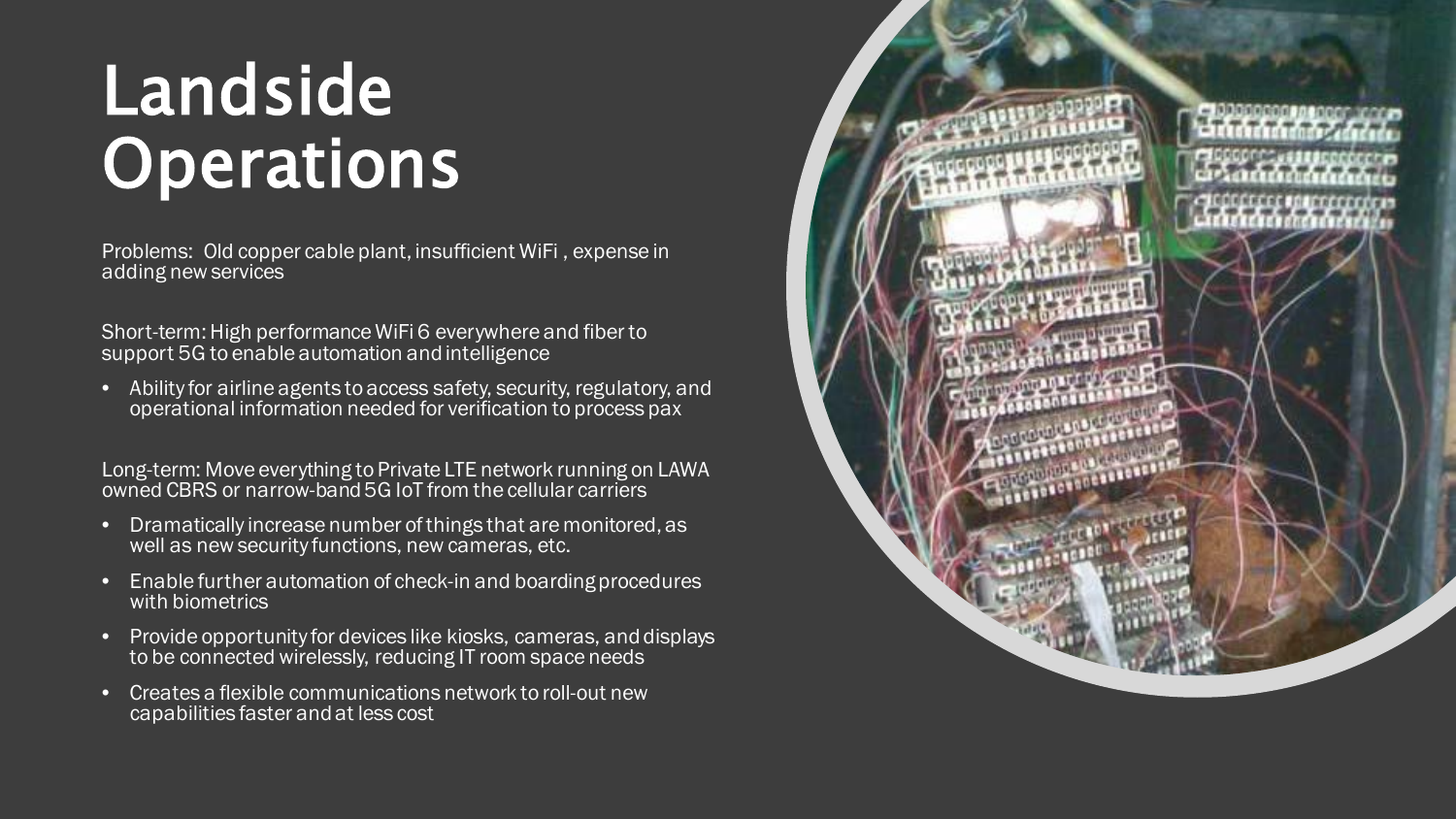## Ramp Operations

Problem: Need for reliable, ubiquitous coverage of aprons to support baggage scanning, mechanics, weight and balance, air crew and LAWA operations

Short-term: All gates will have a cellular DAS remote and all operations areas will either have airline deployed WiFi or LAWA deployed WiFi 6

Long-term: High capacity, low latency 5G cellular and Private LTE on **CBRS** 

- Flight crew can download big flight information and weather data files quickly
- Mechanics can use A/R to "see" problems and effect a repair quickly
- Self driving tugs deliver bags on time, allowing human crew to load

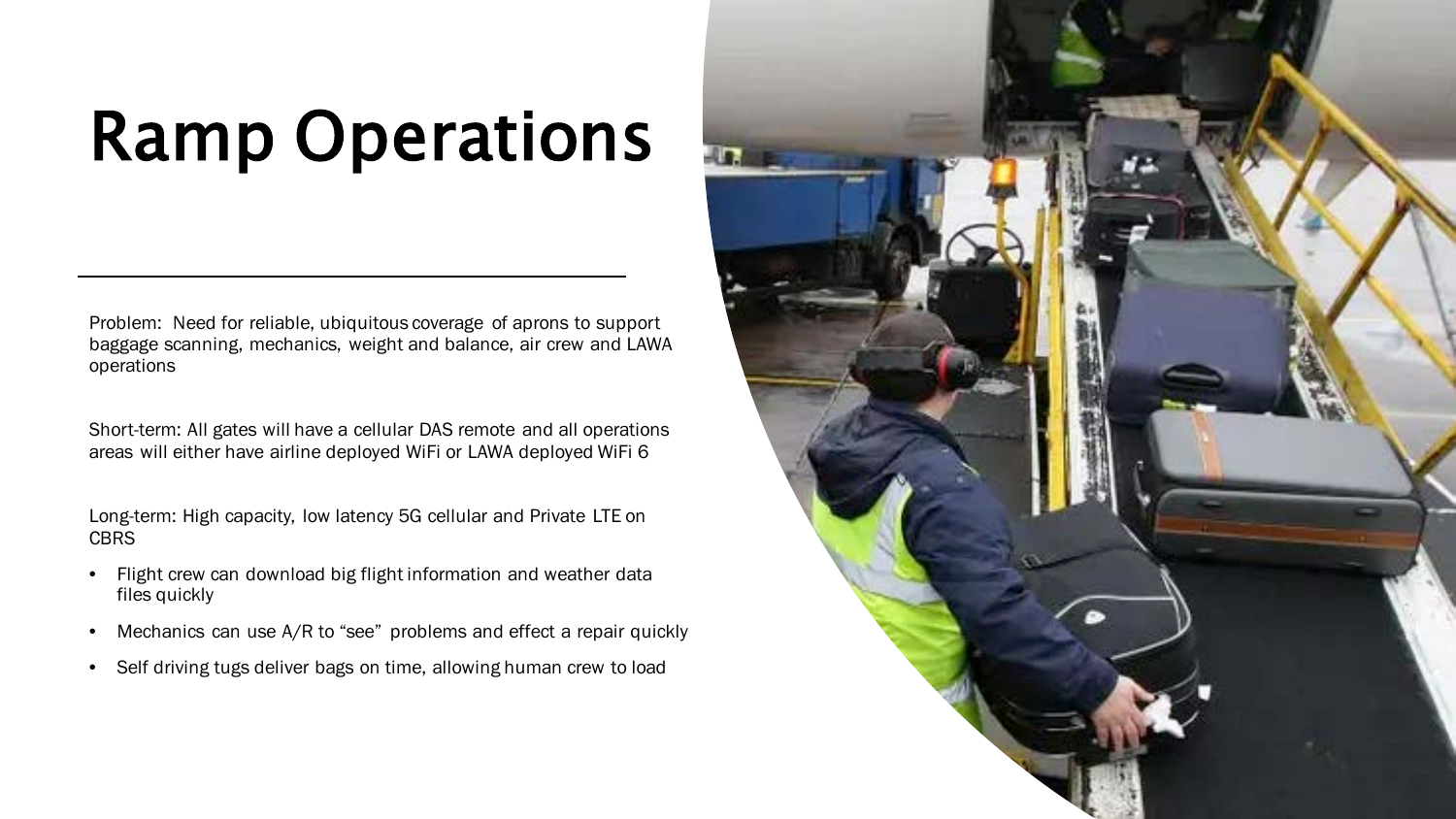

### Guest Experience

Problem: Serving more PAX through the same terminals and gates

Short-term: More wireless capacity from Cellular DAS and WiFi 6

- New Customer Loyalty platform will provide real-time information to the traveling public
- Curbside to Airside WiFi and cellular will speed passenger movement and baggage handling

Long-term: Location based services, push data and massive capacity

- Airlines will be able to identify and interact with laggard passengers
- Arriving, unfamiliar passengers, will be given turn by turn instructions through services, baggage claim and routing to rental cars, hotels or shuttles
- Push video information to digital signage instantly
- 5G hotspots and Millimeter Wave devices to support future, high bandwidth applications